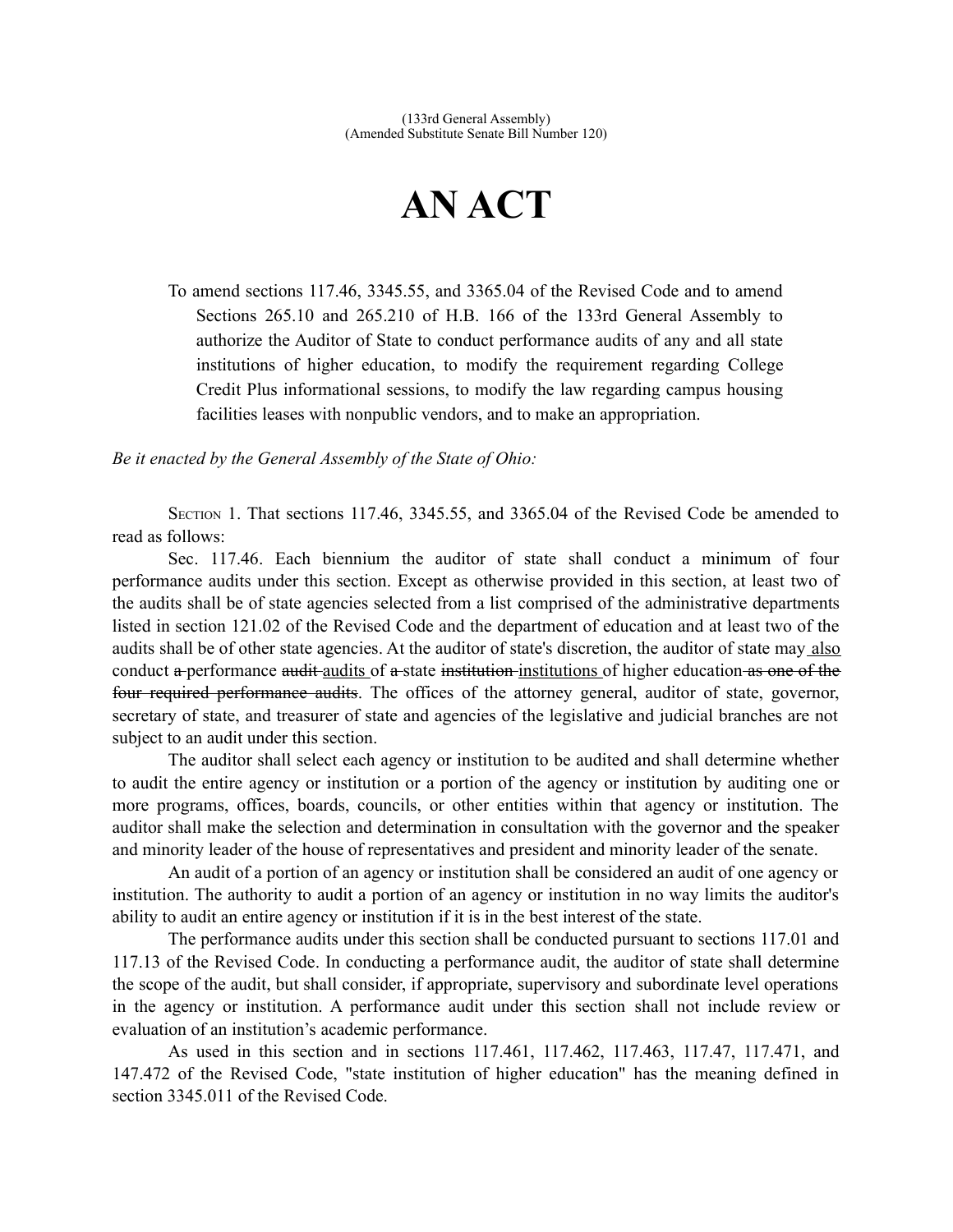Sec. 3345.55. (A) For purposes of this section, "university" includes a state institution of higher education as defined in section 3345.011 of the Revised Code and a university housing commission created under section 3347.01 of the Revised Code.

(B) Each university may enter into a lease agreement with a nonpublic vendor to provide housing services in campus housing facilities to students of the university. The lease agreement may require the vendor to construct new campus housing facilities, or improve existing campus housing facilities, to serve students. The vendor with whom the university enters into an agreement shall be responsible for the operation and maintenance of the housing facilities. The lease shall be for a term of at least twenty years but shall not exceed thirty seventy-five years. The lease agreement shall specify that the vendor is required to lease housing units to students of the university. Any university housing policies shall extend to and be enforced by the vendors with whom the university contracts.

(C) If the vendors with whom the university has entered into a lease agreement violate the terms of the lease, the university may revoke the lease and regain operational control over the dormitory.

 (D) Any campus housing facilities included in a lease agreement entered into under this section, including campus housing facilities constructed by a nonpublic vendor under a lease agreement, shall retain an exemption from property taxes and assessments in accordance with division (M) of section 3345.12 of the Revised Code.

Sec. 3365.04. Each public and participating nonpublic secondary school shall do all of the following with respect to the college credit plus program:

(A) Provide information about the program prior to the first day of February of each year to all students enrolled in grades six through eleven;

(B) Provide counseling services to students in grades six through eleven and to their parents before the students participate in the program under this chapter to ensure that students and parents are fully aware of the possible consequences and benefits of participation. Counseling information shall include:

(1) Program eligibility;

(2) The process for granting academic credits;

(3) Any necessary financial arrangements for tuition, textbooks, and fees;

(4) Criteria for any transportation aid;

(5) Available support services;

(6) Scheduling;

(7) Communicating the possible consequences and benefits of participation, including all of the following:

(a) The consequences of failing or not completing a course under the program, including the effect on the student's ability to complete the secondary school's graduation requirements;

(b) The effect of the grade attained in a course under the program being included in the student's grade point average, as applicable;

(c) The benefits to the student for successfully completing a course under the program, including the ability to reduce the overall costs of, and the amount of time required for, a college education.

(8) The academic and social responsibilities of students and parents under the program;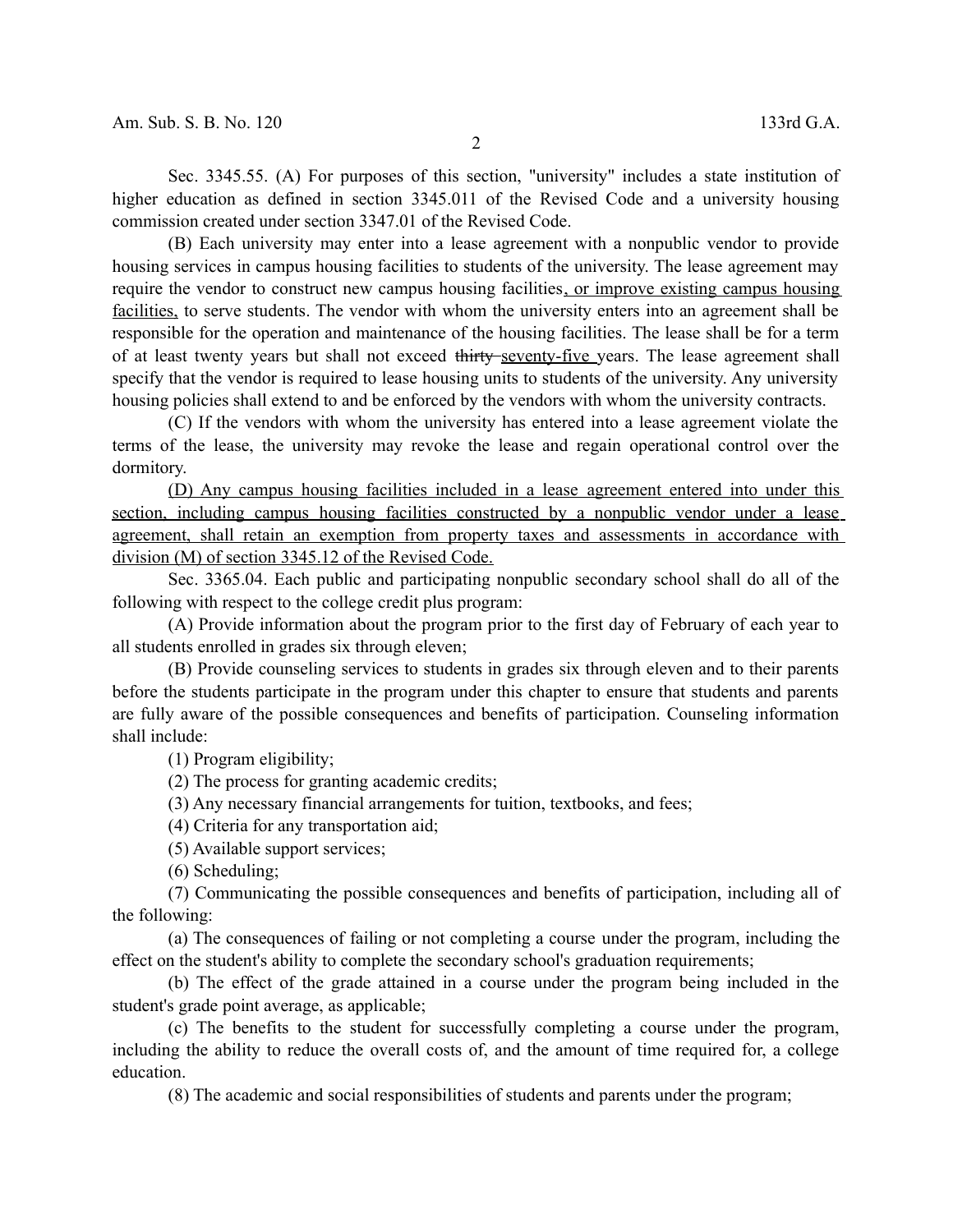(9) Information about and encouragement to use the counseling services of the college in which the student intends to enroll;

(10) The standard packet of information for the program developed by the chancellor of higher education pursuant to section 3365.15 of the Revised Code;

For a participating nonpublic secondary school, counseling information shall also include an explanation that funding may be limited and that not all students who wish to participate may be able to do so.

(C) Promote the program on the school's web site, including the details of the school's current agreements with partnering colleges;

(D) Schedule at least one informational session per school year to allow each partnering participating college that is located within thirty miles of the school to meet with interested students and parents. The session shall include the benefits and consequences of participation and shall outline any changes or additions to the requirements of the program. If there are no partnering participating colleges located within thirty miles of the school, the school shall coordinate with the closest partnering participating college to offer an informational session.

For the purposes of division (D) of this section, "participating college" shall include both of the following:

(1) A partnering college;

(2) Any public college, private college, or eligible out-of-state college to which both of the following applies:

(a) The college participates in the college credit plus program.

(b) The college submits to the public or participating nonpublic secondary school a request to attend an informational session.

(E) Implement a policy for the awarding of grades and the calculation of class standing for courses taken under division (A)(2) or (B) of section 3365.06 of the Revised Code. The policy adopted under this division shall be equivalent to the school's policy for courses taken under the advanced standing programs described in divisions (A)(2) and (3) of section 3313.6013 of the Revised Code or for other courses designated as honors courses by the school. If the policy includes awarding a weighted grade or enhancing a student's class standing for these courses, the policy adopted under this section shall also provide for these procedures to be applied to courses taken under the college credit plus program.

(F) Develop model course pathways, pursuant to section 3365.13 of the Revised Code, and publish the course pathways among the school's official list of course offerings for the program.

(G) Annually collect, report, and track specified data related to the program according to data reporting guidelines adopted by the chancellor and the superintendent of public instruction pursuant to section 3365.15 of the Revised Code.

SECTION 2. That existing sections 117.46, 3345.55, and 3365.04 of the Revised Code are hereby repealed.

SECTION 3. That Sections 265.10 and 265.210 of H.B. 166 of the 133rd General Assembly be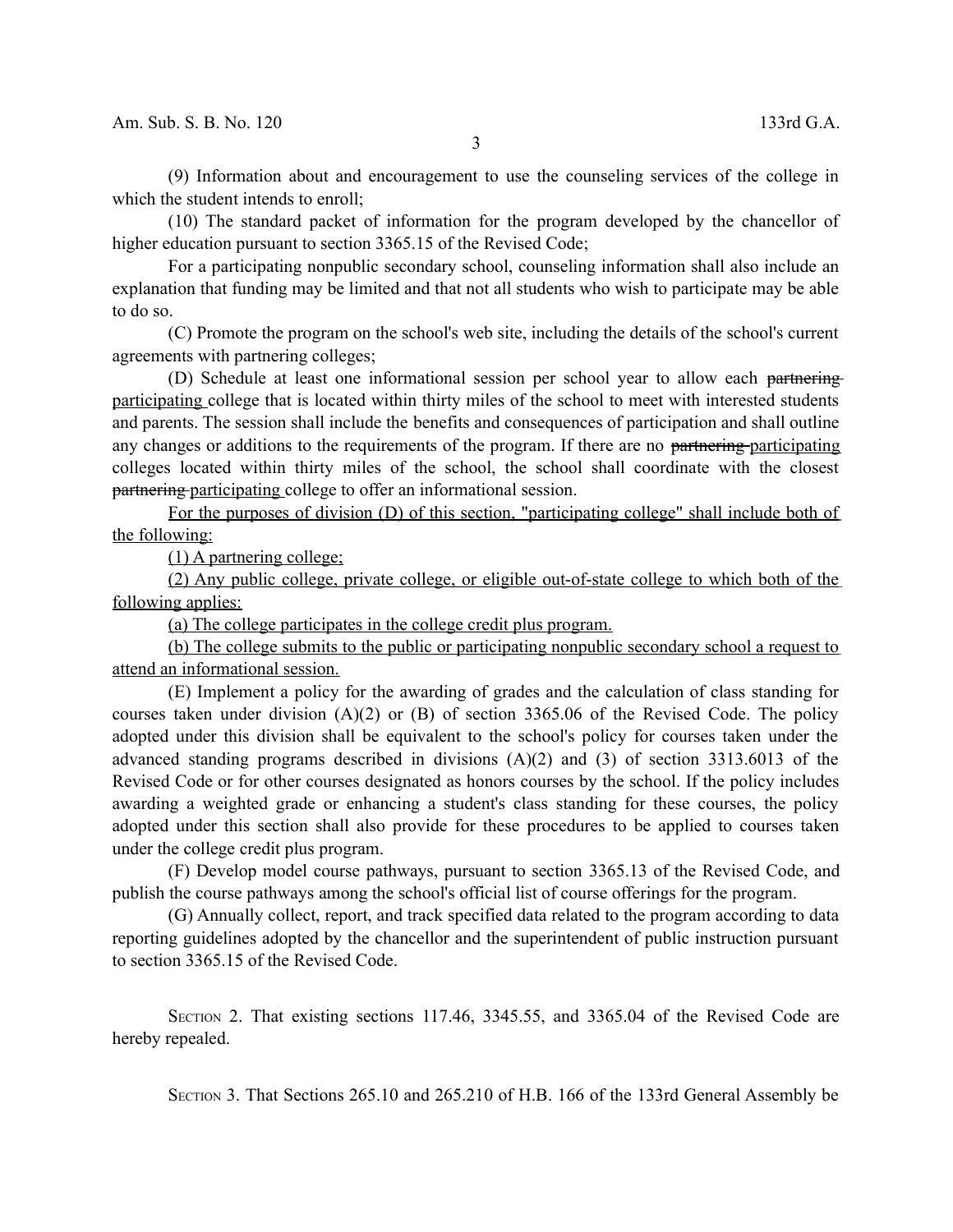|                           | $\mathbf{1}$ | $\overline{2}$       | $\overline{3}$                                          | $\overline{4}$   |                           | 5          |
|---------------------------|--------------|----------------------|---------------------------------------------------------|------------------|---------------------------|------------|
| A                         |              |                      | EDU DEPARTMENT OF EDUCATION                             |                  |                           |            |
| $\boldsymbol{B}$          |              | General Revenue Fund |                                                         |                  |                           |            |
| $\mathcal{C}$             | <b>GRF</b>   | 200321               | Operating<br>Expenses                                   | \$<br>15,153,032 | $\boldsymbol{\mathsf{S}}$ | 16,565,951 |
| D                         | <b>GRF</b>   | 200408               | Early Childhood \$<br>Education                         | 68,116,789       | $\mathbb{S}$              | 68,116,789 |
| E                         | <b>GRF</b>   | 200420               | Information<br>Technology<br>Development<br>and Support | \$<br>4,004,299  | $\mathbb{S}$              | 4,026,960  |
| $\boldsymbol{\mathrm{F}}$ | <b>GRF</b>   | 200422               | School<br>Management<br>Assistance                      | \$<br>2,385,580  | \$                        | 2,408,711  |
| G                         | <b>GRF</b>   | 200424               | Policy Analysis \$                                      | 458,232          | $\mathbb{S}$              | 457,676    |
| H                         | <b>GRF</b>   | 200426               | Ohio<br>Educational<br>Computer<br>Network              | \$<br>15,457,000 | $\mathbb{S}$              | 15,457,000 |
| $\mathbf I$               | <b>GRF</b>   | 200427               | Academic<br><b>Standards</b>                            | \$<br>4,434,215  | $\mathbb{S}$              | 4,483,525  |
| J                         | <b>GRF</b>   | 200437               | Student<br>Assessment                                   | \$<br>56,906,893 | \$                        | 56,948,365 |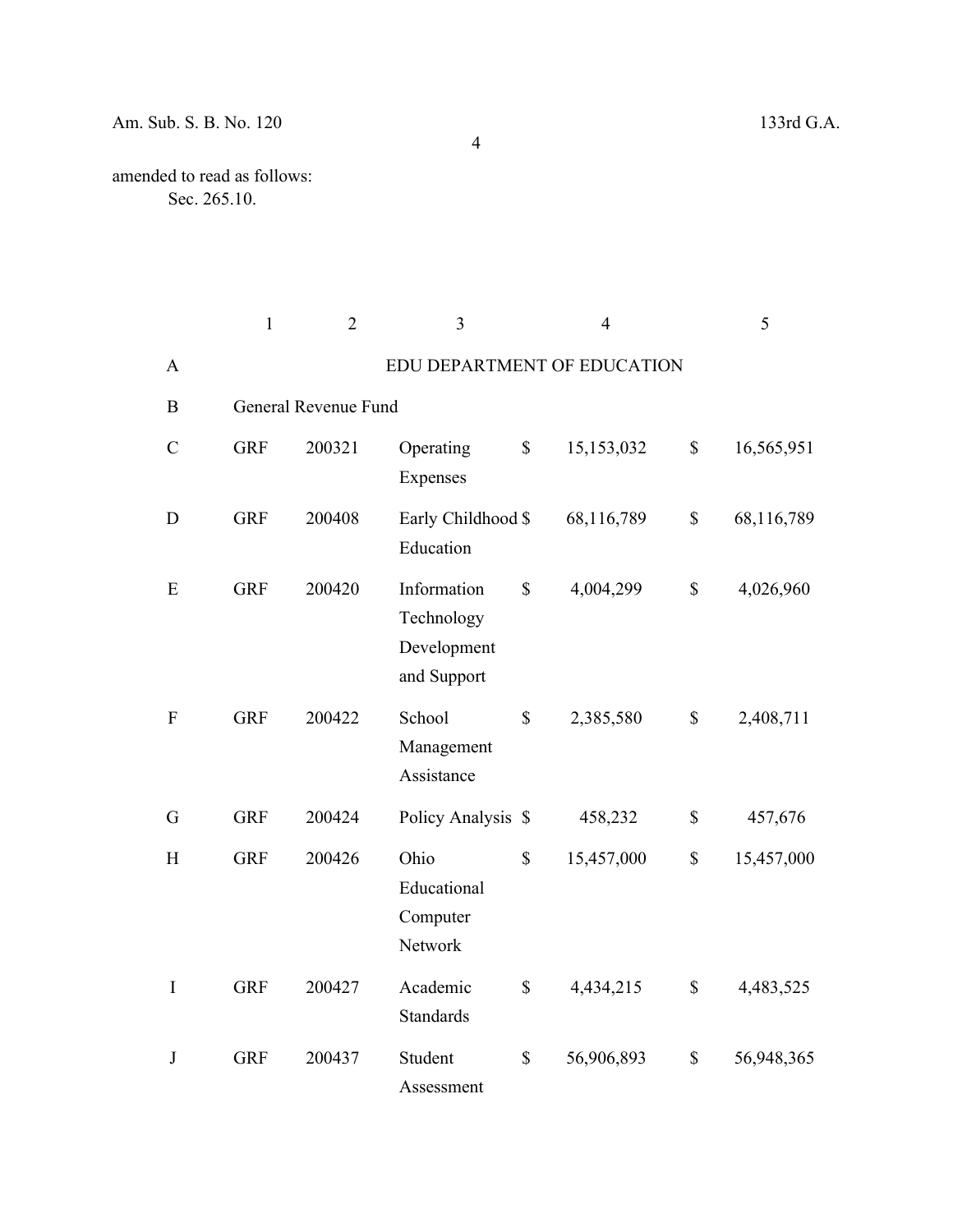K GRF 200439 Accountability/ \$ Report Cards \$ 7,517,406 \$ 7,565,320 L GRF 200442 Child Care Licensing \$ 2,156,322 \$ 2,227,153 M GRF 200446 Education Management Information System \$ 8,112,987 \$ 8,174,415 N GRF 200448 Educator Preparation \$ 11,785,384 \$ 7,285,384 O GRF 200455 Community Schools and Choice Programs \$ 4,867,763 \$ 4,912,546 P GRF 200465 Education Technology **Resources** \$ 5,179,664 \$ 5,179,664 Q GRF 200478 Industry-Recognized Credentials High School Students \$ 25,000,000 \$ 25,000,000 R GRF 200502 Pupil Transportation \$ 527,129,809 \$ 527,129,809 S GRF 200505 School Lunch Match \$ 8,963,500 \$ 8,963,500 T GRF 200511 Auxiliary Services \$ 154,939,134 \$ 154,939,134 U GRF 200532 Nonpublic \$ 69,997,735 \$ 69,997,735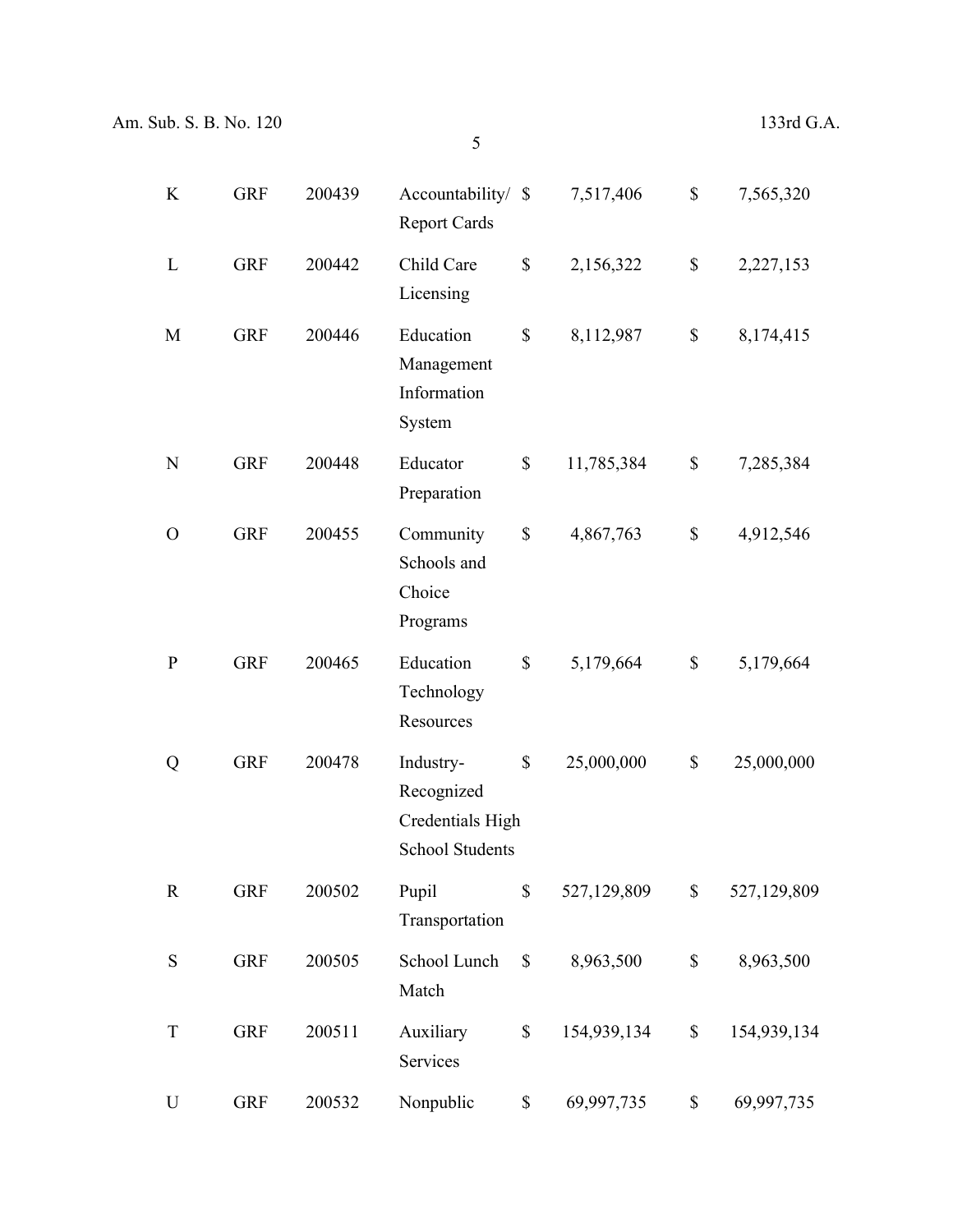|    |            |        | Administrative<br>Cost<br>Reimbursement           |                     |                     |
|----|------------|--------|---------------------------------------------------|---------------------|---------------------|
| V  | <b>GRF</b> | 200540 | Special<br>Education<br>Enhancements              | \$<br>152,600,000   | \$<br>152,850,000   |
| W  | <b>GRF</b> | 200545 | Career-<br>Technical<br>Education<br>Enhancements | \$<br>9,750,892     | \$<br>9,750,892     |
| X  | <b>GRF</b> | 200550 | Foundation                                        | \$<br>6,942,880,845 | \$<br>6,774,618,845 |
|    |            |        | Funding                                           |                     | 6,784,618,845       |
| Y  | <b>GRF</b> | 200566 | Literacy<br>Improvement                           | \$<br>1,452,876     | \$<br>1,452,172     |
| Z  | <b>GRF</b> | 200572 | <b>Adult Education \$</b><br>Programs             | 10,207,674          | \$<br>10,207,674    |
| AA | <b>GRF</b> | 200573 | EdChoice<br>Expansion                             | \$<br>57,223,340    | \$<br>121,017,418   |
| AB | <b>GRF</b> | 200574 | Half-Mill<br>Maintenance<br>Equalization          | \$<br>18,849,207    | \$<br>18,128,526    |
| AC | <b>GRF</b> | 200576 | Adaptive Sports \$<br>Program                     | 250,000             | \$<br>250,000       |
| AD | <b>GRF</b> | 200597 | Program and<br>Project Support                    | \$<br>1,125,000     | \$<br>625,000       |
| AE | <b>GRF</b> | 657401 | Medicaid in<br>Schools                            | \$<br>297,978       | \$<br>297,978       |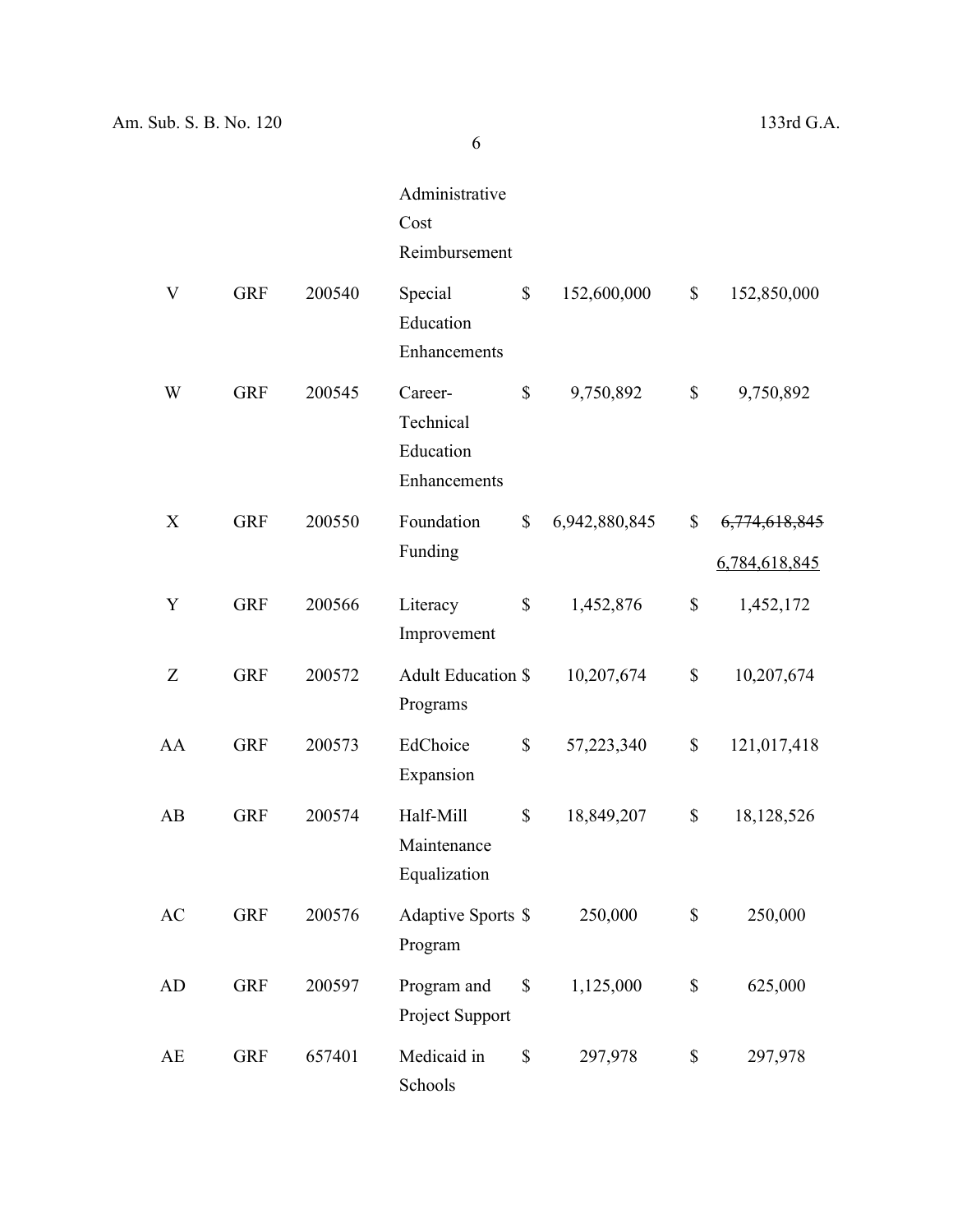| AF |      |                              | <b>TOTAL GRF General Revenue Fund</b>            | \$           | 8, 187, 203, 556 | \$                        | 8,079,038,142 |
|----|------|------------------------------|--------------------------------------------------|--------------|------------------|---------------------------|---------------|
|    |      |                              |                                                  |              |                  |                           | 8,089,038,142 |
| AG |      | Dedicated Purpose Fund Group |                                                  |              |                  |                           |               |
| AH | 4520 | 200638                       | Charges and<br>Reimbursements                    | \$           | 1,000,000        | \$                        | 1,000,000     |
| AI | 4550 | 200608                       | Commodity<br>Foods                               | \$           | 1,000,000        | \$                        | 1,000,000     |
| AJ | 4L20 | 200681                       | Teacher<br>Certification and<br>Licensure        | \$           | 13,795,827       | \$                        | 14,000,000    |
| AK | 5980 | 200659                       | Auxiliary<br>Services<br>Reimbursement           | $\mathbb{S}$ | 1,300,000        | \$                        | 1,300,000     |
| AL | 5H30 | 200687                       | <b>School District</b><br>Solvency<br>Assistance | $\mathbb{S}$ | 2,000,000        | \$                        | 2,000,000     |
| AM | 5KX0 | 200691                       | Ohio School<br>Sponsorship<br>Program            | \$           | 1,250,000        | \$                        | 1,250,000     |
| AN | 5MM0 | 200677                       | <b>Child Nutrition</b><br>Refunds                | $\mathbb{S}$ | 550,000          | \$                        | 550,000       |
| AO | 5U20 | 200685                       | National<br>Education<br><b>Statistics</b>       | $\mathbb{S}$ | 170,675          | $\boldsymbol{\mathsf{S}}$ | 175,000       |
| AP | 5VS0 | 200604                       | Student<br>Wellness and<br>Success               | \$           | 275,000,000      | $\mathbb{S}$              | 400,000,000   |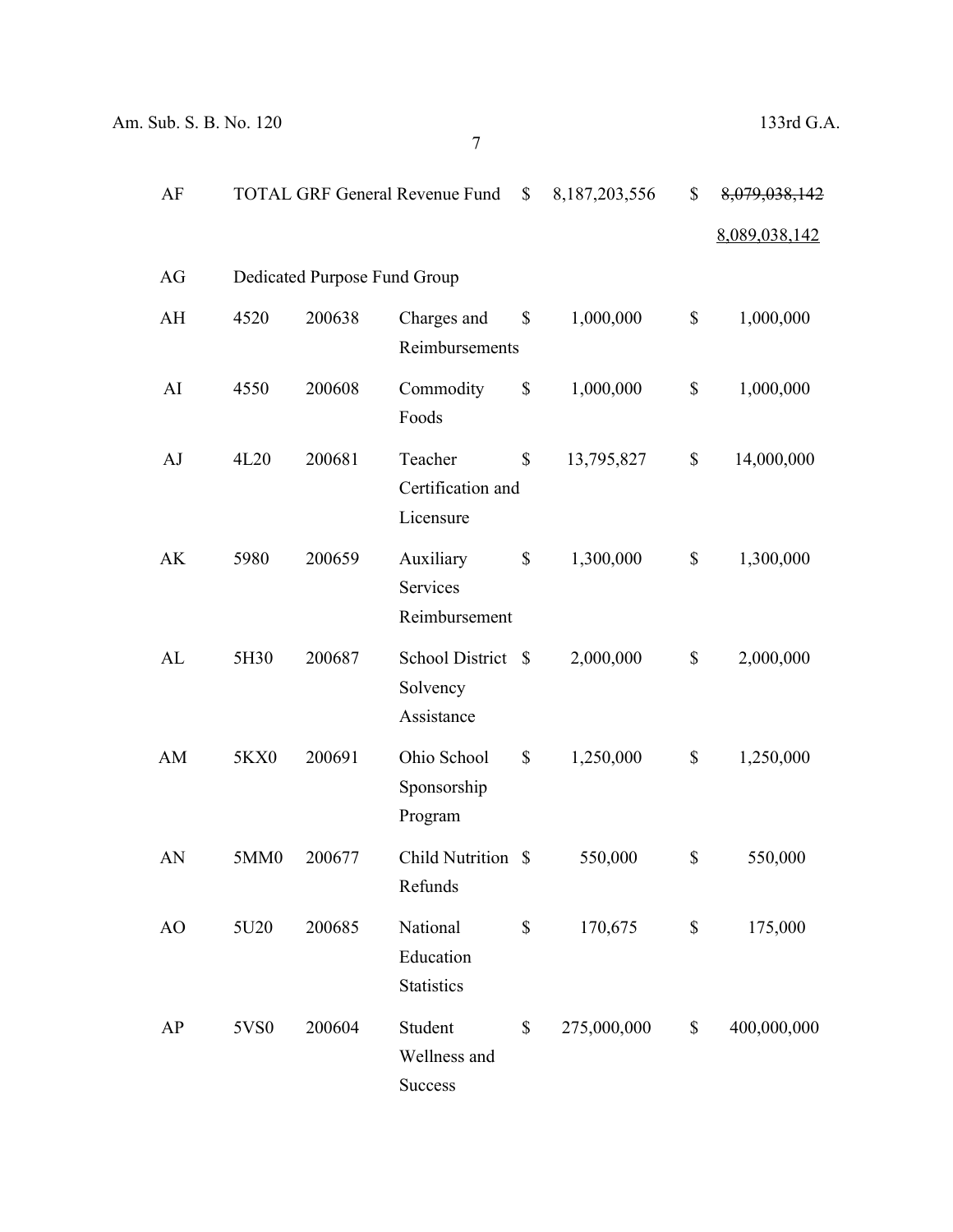| <b>AQ</b> | 5VU0       | 200663                          | School Bus<br>Purchase                                  | \$           | $\boldsymbol{0}$ | \$<br>20,000,000    |
|-----------|------------|---------------------------------|---------------------------------------------------------|--------------|------------------|---------------------|
| <b>AR</b> | 6200       | 200615                          | Educational<br>Improvement<br>Grants                    | \$           | 594,443          | \$<br>600,000       |
| AS        | Group      |                                 | TOTAL DPF Dedicated Purpose Fund \$                     |              | 296,660,945      | \$<br>441,875,000   |
| AT        |            |                                 | <b>Internal Service Activity Fund Group</b>             |              |                  |                     |
| AU        | 1380       | 200606                          | Information<br>Technology<br>Development<br>and Support | \$           | 7,939,104        | \$<br>8,047,645     |
| AV        | 4R70       | 200695                          | Indirect<br>Operational<br>Support                      | \$           | 7,856,766        | \$<br>7,856,766     |
| AW        | 4V70       | 200633                          | Interagency<br>Program<br>Support                       | \$           | 5,497,938        | \$<br>5,500,000     |
| <b>AX</b> | Fund Group |                                 | <b>TOTAL ISA Internal Service Activity</b>              | $\mathbb{S}$ | 21,293,808       | \$<br>21,404,411    |
| AY        |            | <b>State Lottery Fund Group</b> |                                                         |              |                  |                     |
| AZ        | 7017       | 200602                          | School Climate \$<br>Grants                             |              | 2,000,000        | \$<br>2,000,000     |
| BA        | 7017       | 200612                          | Foundation<br>Funding                                   | $\mathbb{S}$ | 1,081,400,000    | \$<br>1,249,900,000 |
| <b>BB</b> | 7017       | 200614                          | Accelerate Great \$<br>Schools                          |              | 1,500,000        | \$<br>1,500,000     |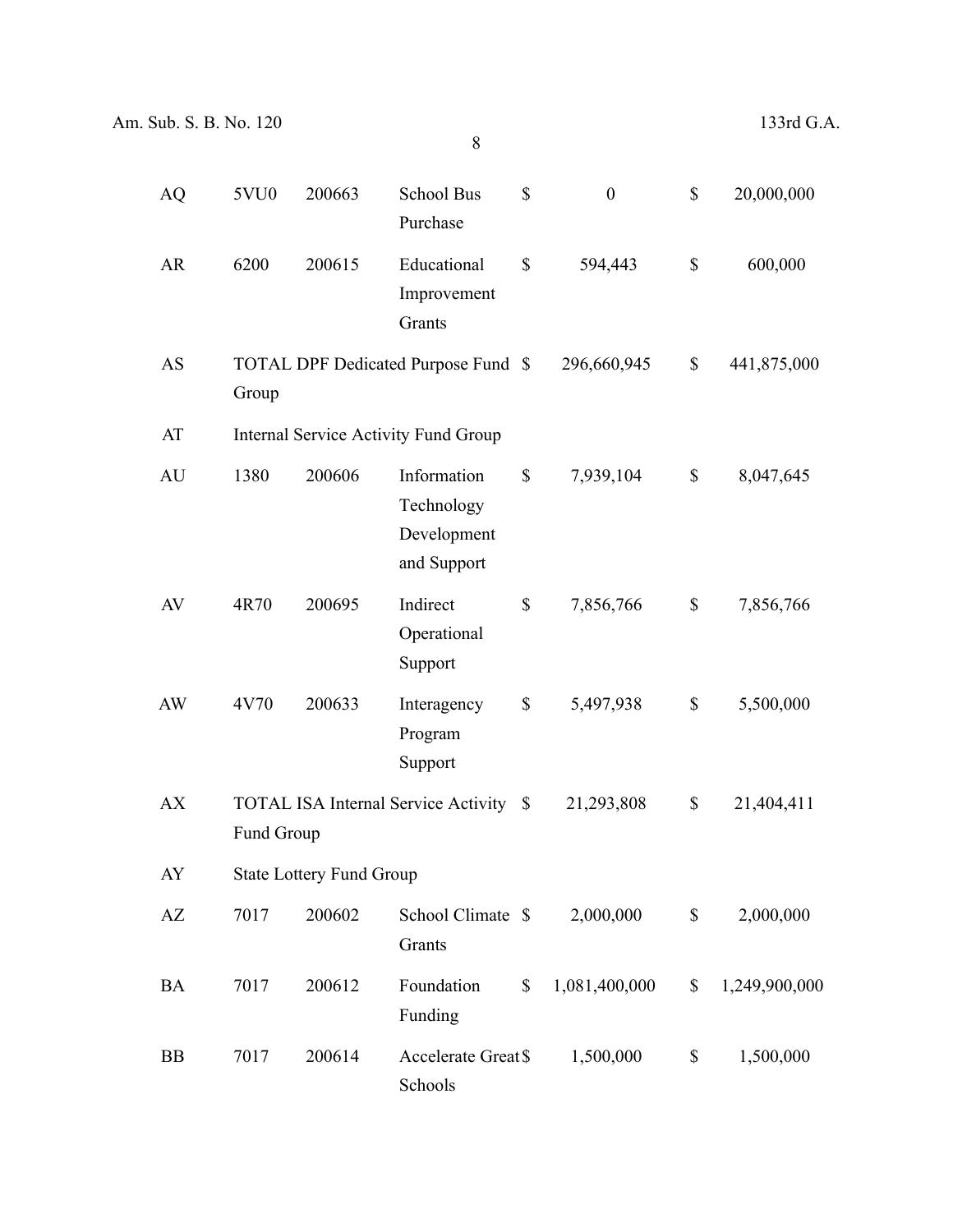| BC        | 7017             | 200631             | Quality<br>Community<br><b>Schools Support</b>  | $\mathbb{S}$              | 30,000,000    | \$<br>30,000,000    |
|-----------|------------------|--------------------|-------------------------------------------------|---------------------------|---------------|---------------------|
| <b>BD</b> | 7017             | 200636             | Enrollment<br>Growth<br>Supplement              | \$                        | 15,500,000    | \$<br>23,000,000    |
| BE        | 7017             | 200684             | Community<br><b>School Facilities</b>           | \$                        | 20,600,000    | \$<br>20,600,000    |
| <b>BF</b> |                  |                    | TOTAL SLF State Lottery Fund Group \$           |                           | 1,151,000,000 | \$<br>1,327,000,000 |
| <b>BG</b> |                  | Federal Fund Group |                                                 |                           |               |                     |
| <b>BH</b> | 3670             | 200607             | School Food<br>Services                         | $\boldsymbol{\mathsf{S}}$ | 11,469,730    | \$<br>11,897,473    |
| BI        | 3700             | 200624             | Education of<br>Exceptional<br>Children         | \$                        | 2,000,000     | \$<br>2,000,000     |
| <b>BJ</b> | 3AF0             | 657601             | Schools<br>Medicaid<br>Administrative<br>Claims | \$                        | 295,500       | \$<br>295,500       |
| BK        | 3AN <sub>0</sub> | 200671             | School<br>Improvement<br>Grants                 | $\mathbb{S}$              | 17,000,000    | \$<br>17,000,000    |
| BL        | 3C50             | 200661             | Early Childhood \$<br>Education                 |                           | 12,555,000    | \$<br>12,555,000    |
| <b>BM</b> | 3EH <sub>0</sub> | 200620             | Migrant<br>Education                            | $\boldsymbol{\mathsf{S}}$ | 2,700,000     | \$<br>2,700,000     |
| <b>BN</b> | 3EJ0             | 200622             | Homeless                                        | \$                        | 3,295,203     | \$<br>3,300,000     |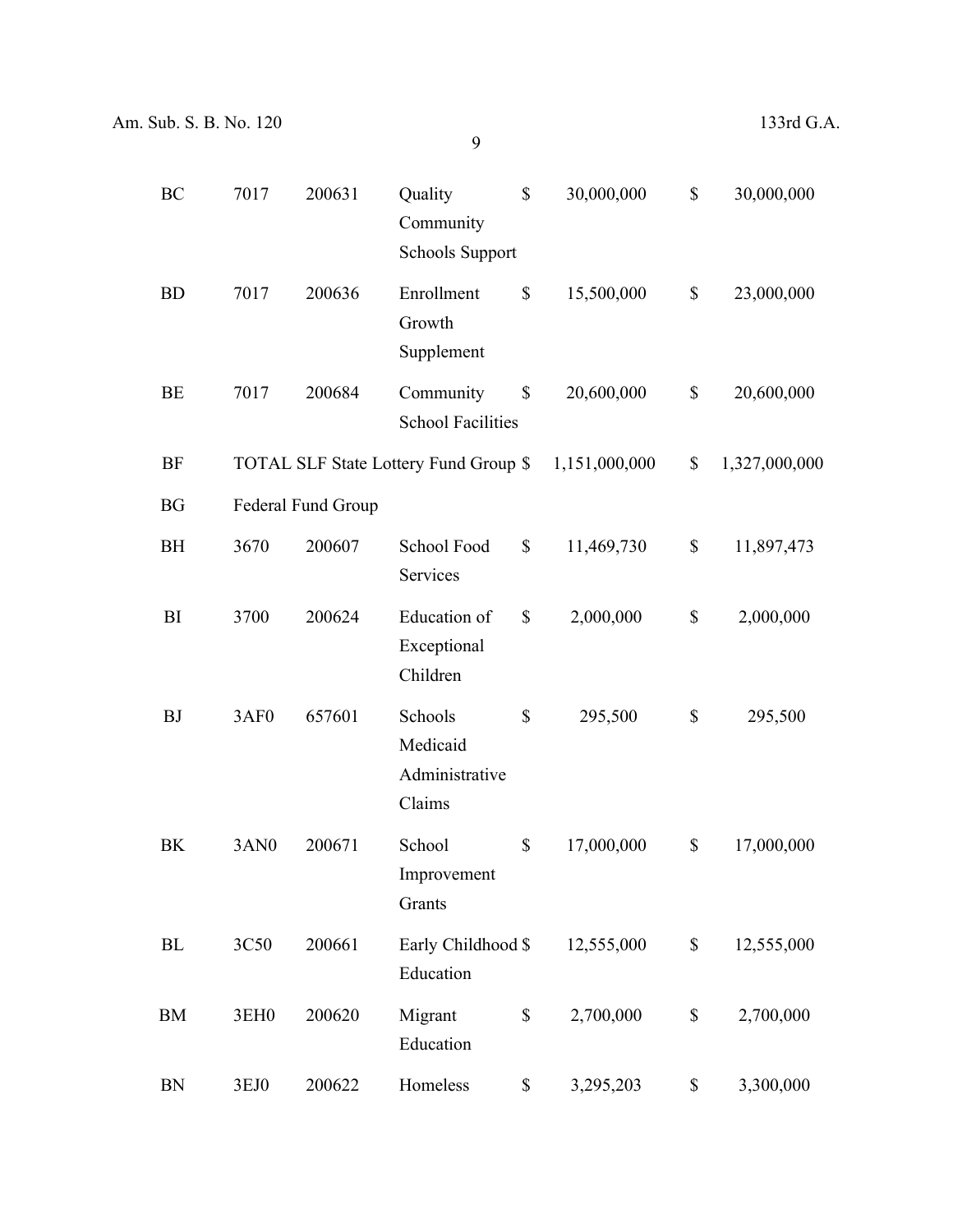## Children Education

| <b>BO</b> | 3FE0             | 200669 | <b>Striving Readers \$</b>                                    | 12,507,905  | \$           | 12,511,000  |
|-----------|------------------|--------|---------------------------------------------------------------|-------------|--------------|-------------|
| <b>BP</b> | 3GE0             | 200674 | Summer Food<br>$\mathbb{S}$<br>Service Program                | 15,599,467  | $\mathbb{S}$ | 16,342,299  |
| <b>BQ</b> | 3GG0             | 200676 | Fresh Fruit and \$<br>Vegetable<br>Program                    | 4,911,207   | \$           | 5,145,074   |
| <b>BR</b> | 3HF <sub>0</sub> | 200649 | \$<br>Federal<br>Education<br>Grants                          | 7,049,677   | \$           | 7,056,327   |
| <b>BS</b> | 3HI <sub>0</sub> | 200634 | Student Support \$<br>and Academic<br>Enrichment              | 40,042,720  | \$           | 40,042,720  |
| <b>BT</b> | 3L60             | 200617 | Federal School<br>$\mathbb{S}$<br>Lunch                       | 418,643,500 | \$           | 430,837,000 |
| <b>BU</b> | 3L70             | 200618 | Federal School<br>- \$<br><b>Breakfast</b>                    | 158,726,966 | \$           | 163,350,081 |
| BV        | 3L80             | 200619 | Child/Adult<br>\$<br>Food Programs                            | 110,121,168 | \$           | 113,328,580 |
| <b>BW</b> | 3L90             | 200621 | \$<br>Career-<br>Technical<br><b>Education Basic</b><br>Grant | 45,946,927  | \$           | 46,000,000  |
| BX        | 3M00             | 200623 | ESEA Title 1A \$                                              | 600,000,000 | \$           | 600,000,000 |
| BY        | 3M20             | 200680 | Individuals with \$<br>Disabilities                           | 454,770,591 | \$           | 455,000,000 |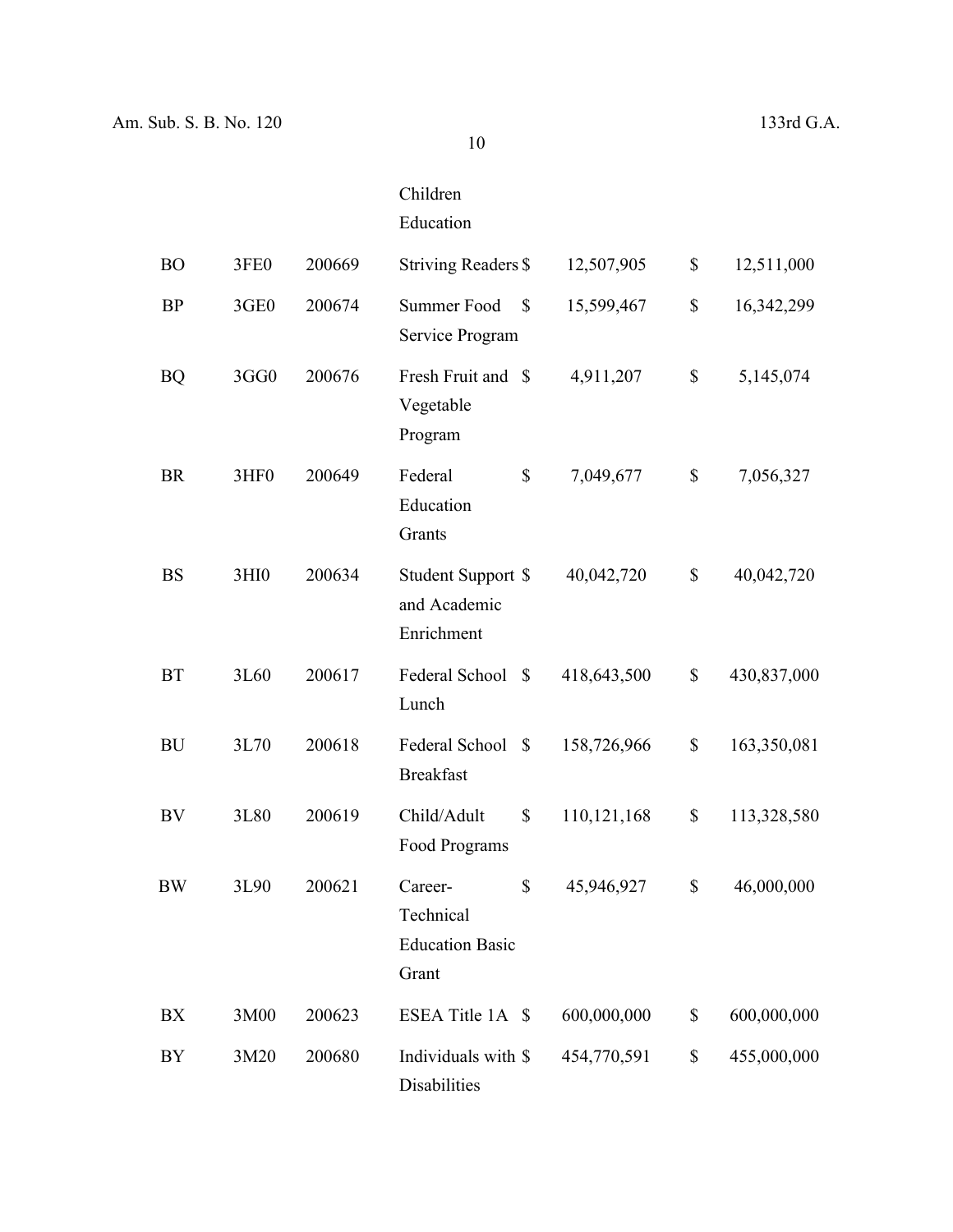Education Act

| <b>BZ</b> | 3T40          | 200613                              | <b>Public Charter</b><br>Schools                       | \$           | 7,000,000      | \$           | 7,000,000      |
|-----------|---------------|-------------------------------------|--------------------------------------------------------|--------------|----------------|--------------|----------------|
| CA        | 3Y20          | 200688                              | 21st Century<br>Community<br>Learning<br>Centers       | \$           | 47,500,000     | $\mathbb{S}$ | 47,500,000     |
| CB        | 3Y60          | 200635                              | Improving<br><b>Teacher Quality</b>                    | \$           | 85,000,000     | $\mathbb{S}$ | 85,000,000     |
| <b>CC</b> | 3Y70          | 200689                              | English<br>Language<br>Acquisition                     | $\mathbb{S}$ | 10,500,000     | $\mathbb{S}$ | 10,500,000     |
| CD        | 3Y80          | 200639                              | Rural and Low<br>Income<br>Technical<br>Assistance     | $\mathbb{S}$ | 3,600,000      | $\mathbb{S}$ | 3,600,000      |
| <b>CE</b> | 3Z20          | 200690                              | <b>State</b><br>Assessments                            | \$           | 12,000,000     | $\mathbb{S}$ | 12,000,000     |
| <b>CF</b> | 3Z30          | 200645                              | Consolidated<br><b>Federal Grant</b><br>Administration | \$           | 10,701,635     | $\mathbb{S}$ | 10,900,000     |
| CG        |               | <b>TOTAL FED Federal Fund Group</b> |                                                        | \$           | 2,093,937,196  | \$           | 2,115,861,054  |
| <b>CH</b> | <b>GROUPS</b> | TOTAL ALL BUDGET FUND               |                                                        | \$           | 11,750,095,505 | \$           | 11,985,178,607 |
|           |               |                                     |                                                        |              |                |              | 11,995,178,607 |

## Sec. 265.210. FOUNDATION FUNDING

Of the foregoing appropriation item 200550, Foundation Funding, up to \$40,000,000 in each fiscal year shall be used to provide additional state aid to school districts, joint vocational school districts, community schools, and STEM schools for special education students under division (C)(3) of section 3314.08, section 3317.0214 and division (B) of section 3317.16 in accordance with the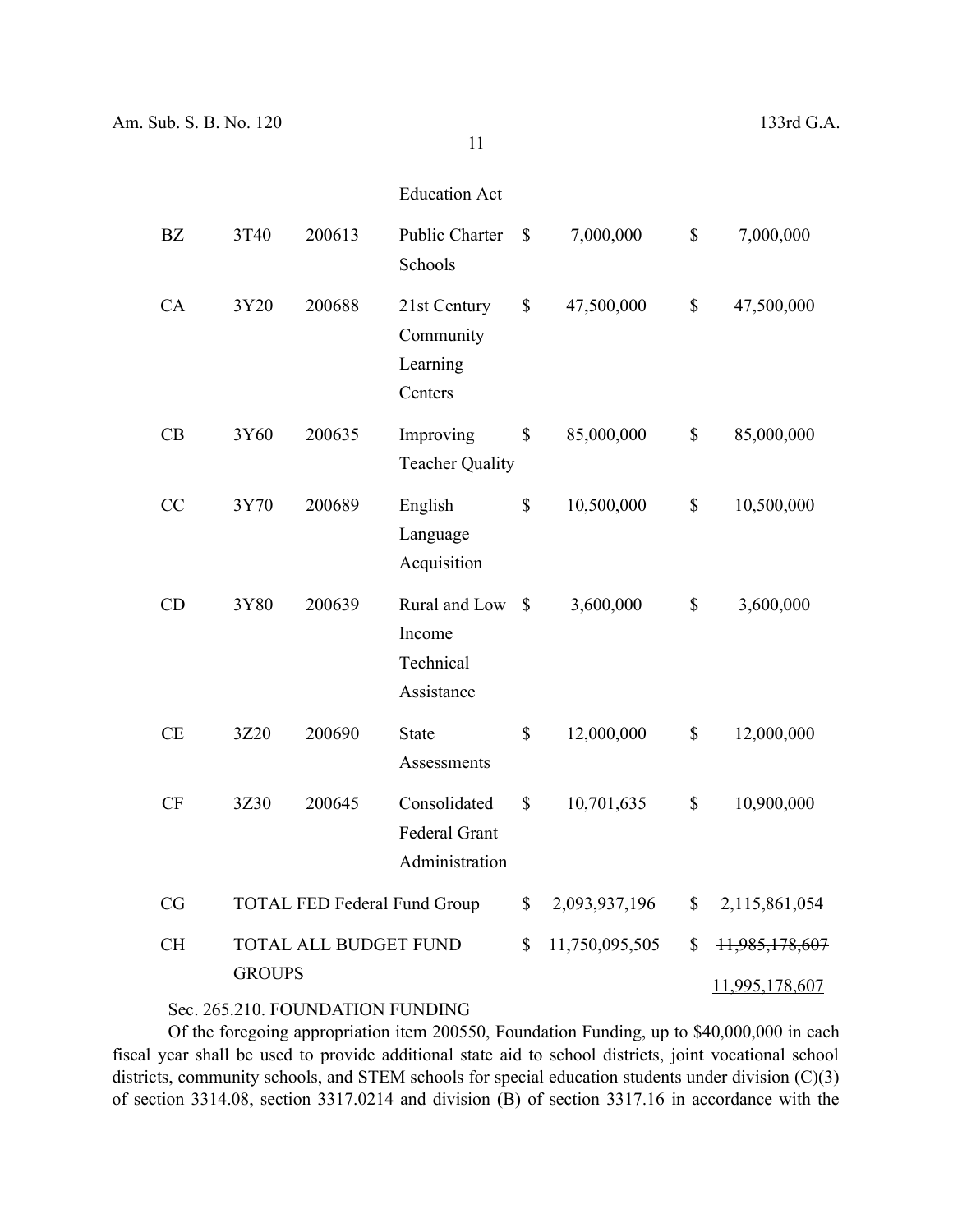section of this act H.B. 166 of the 133rd General Assembly entitled "OPERATING FUNDING FOR FISCAL YEARS 2020 and 2021," and section 3326.34 of the Revised Code, except that the Controlling Board may increase these amounts if presented with such a request from the Department of Education at the final meeting of the fiscal year.

Of the foregoing appropriation item 200550, Foundation Funding, up to \$3,800,000 in each fiscal year shall be used to fund gifted education at educational service centers. The Department shall distribute the funding through the unit-based funding methodology in place under division (L) of section 3317.024, division (E) of section 3317.05, and divisions (A), (B), and (C) of section 3317.053 of the Revised Code as they existed prior to fiscal year 2010.

Of the foregoing appropriation item 200550, Foundation Funding, up to \$40,000,000 in each fiscal year shall be reserved to fund the state reimbursement of educational service centers under the section of this act H.B. 166 of the 133rd General Assembly entitled "EDUCATIONAL SERVICE CENTERS FUNDING."

Of the foregoing appropriation item 200550, Foundation Funding, up to \$3,500,000 in each fiscal year shall be distributed to educational service centers for School Improvement Initiatives and for the provision of technical assistance to schools and districts consistent with requirements of section 3312.01 of the Revised Code. The Department may distribute these funds through a competitive grant process.

Of the foregoing appropriation item 200550, Foundation Funding, up to \$7,000,000 in each fiscal year shall be reserved for payments under section 3317.029 of the Revised Code, in accordance with the section of this act H.B. 166 of the 133rd General Assembly entitled "OPERATING FUNDING FOR FISCAL YEARS 2020 and 2021." If this amount is not sufficient, the Superintendent of Public Instruction may reallocate excess funds for other purposes supported by this appropriation item in order to fully pay the amounts required by that section, provided that the aggregate amount appropriated in appropriation item 200550, Foundation Funding, is not exceeded.

Of the foregoing appropriation item 200550, Foundation Funding, up to \$26,400,000 in each fiscal year shall be used to support school choice programs.

Of the portion of the funds distributed to the Cleveland Municipal School District under this section, up to \$23,501,887 in each fiscal year shall be used to operate the school choice program in the Cleveland Municipal School District under sections 3313.974 to 3313.979 of the Revised Code. Notwithstanding divisions (B) and (C) of section 3313.978 and division (C) of section 3313.979 of the Revised Code, up to \$1,000,000 in each fiscal year of this amount shall be used by the Cleveland Municipal School District to provide tutorial assistance as provided in division (H) of section 3313.974 of the Revised Code. The Cleveland Municipal School District shall report the use of these funds in the district's three-year continuous improvement plan as described in section 3302.04 of the Revised Code in a manner approved by the Department.

Of the foregoing appropriation item 200550, Foundation Funding, up to \$2,000,000 in each fiscal year may be used for payment of the College Credit Plus Program for students instructed at home pursuant to section 3321.04 of the Revised Code. An amount equal to the unexpended, unencumbered balance of this earmark at the end of fiscal year 2020 is hereby reappropriated for the same purpose for fiscal year 2021.

Of the foregoing appropriation item 200550, Foundation Funding, an amount shall be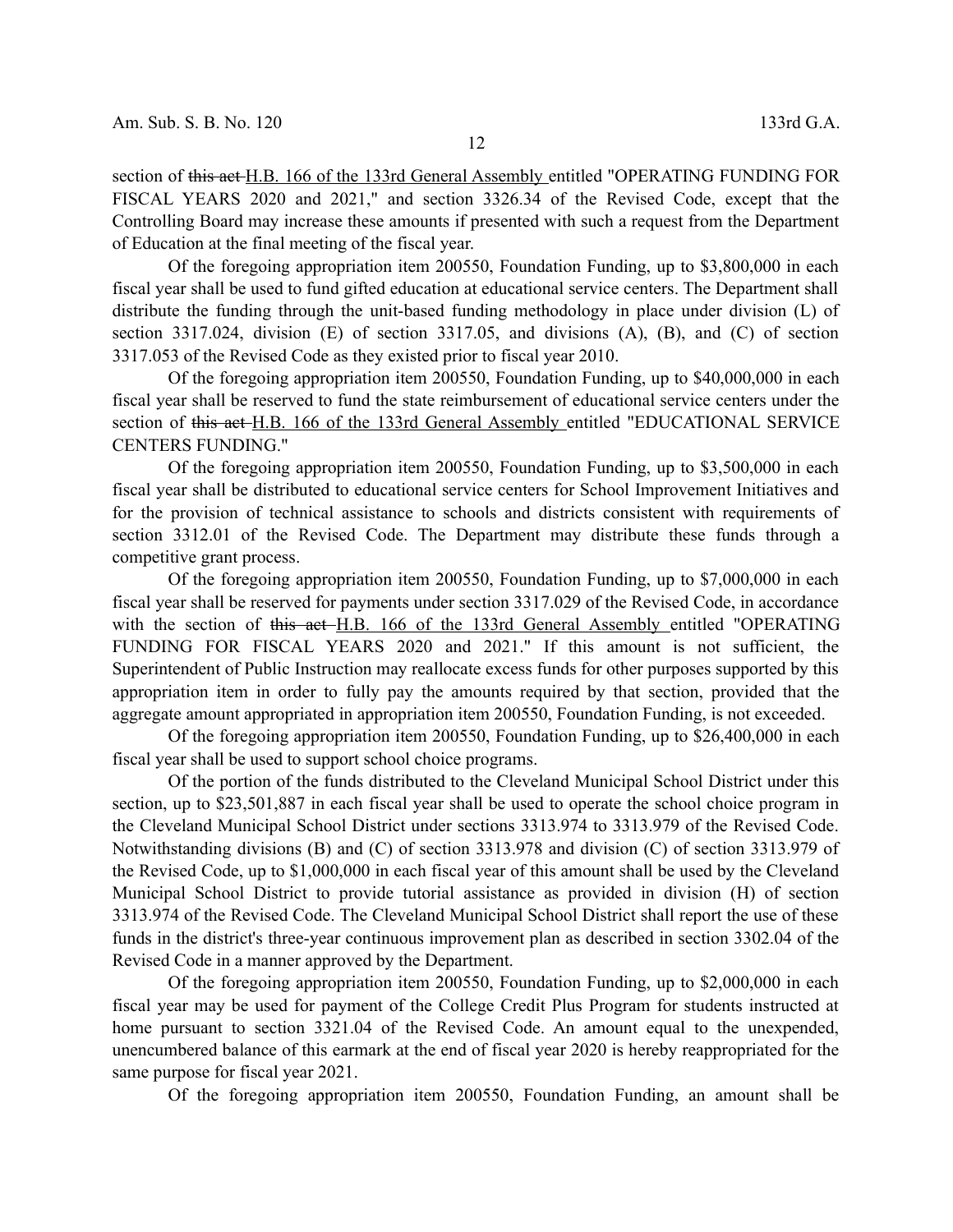available in each fiscal year to be paid to joint vocational school districts in accordance with the section of this act H.B. 166 of the 133rd General Assembly entitled "FUNDING FOR JOINT VOCATIONAL SCHOOL DISTRICTS."

Of the foregoing appropriation item 200550, Foundation Funding, up to \$700,000 in each fiscal year shall be used by the Department for a program to pay for educational services for youth who have been assigned by a juvenile court or other authorized agency to any of the facilities described in division (A) of the section of this act H.B. 166 of the 133rd General Assembly entitled "PRIVATE TREATMENT FACILITY PROJECT."

Of the foregoing appropriation item 200550, Foundation Funding, a portion may be used to pay college-preparatory boarding schools the per pupil boarding amount pursuant to section 3328.34 of the Revised Code.

Of the foregoing appropriation item 200550, Foundation Funding, a portion in each fiscal year shall be used to pay community schools and STEM schools the amounts calculated for the graduation and third-grade reading bonuses under sections 3314.085 and 3326.41 of the Revised Code, in accordance with the sections of this act H.B. 166 of the 133rd General Assembly entitled "FUNDING FOR COMMUNITY SCHOOLS" and "FUNDING FOR STEM SCHOOLS."

Of the foregoing appropriation item 200550, Foundation Funding, up to \$1,172,000 in fiscal year 2020 and up to \$1,760,000 in fiscal year 2021 may be used by the Department for duties and activities related to the establishment of academic distress commissions under section 3302.10 of the Revised Code, to provide support and assistance to academic distress commissions to further their duties under Chapter 3302. of the Revised Code, and to provide technical assistance and tools to support districts subject to academic distress commissions.

Of the foregoing appropriation item 200550, Foundation Funding, up to \$350,000 in fiscal year 2020 shall be used by the Department of Education to conduct return on investment studies for programming funded through student success and wellness funds and to provide technical assistance to school districts on implementing these strategies.

Of the foregoing appropriation item 200550, Foundation Funding, up to \$100,000 in each fiscal year shall be used to make payments under section 3314.06 of the Revised Code to each community school that operates a program that uses the Montessori method endorsed by the American Montessori society, the Montessori Accreditation Council for Teacher Education, or the Association Montessori Internationale as its primary method of instruction for students younger than four years of age who are enrolled in the school.

Of the foregoing appropriation item 200550, Foundation Funding, up to \$10,000,000 in fiscal year 2021 shall be used to pay scholarships awarded as follows. Notwithstanding anything in the Revised Code to the contrary, for applications for the 2020- 2021 school year, the Department of Education shall accept, process, and award performance-based Educational Choice scholarships under section 3310.03 of the Revised Code as follows. An application period for students who are eligible for the first time for the 2020-2021 school year shall open April 1, 2020, and run not less than sixty days or to the extent funds appropriated by the General Assembly under Section 265.10 of H.B. 166 of the 133rd General Assembly and this section remain available. The Department shall award scholarships in the order that it receives applications and shall continue to award scholarships to the extent the funds appropriated by the General Assembly under Section 265.10 of H.B. 166 of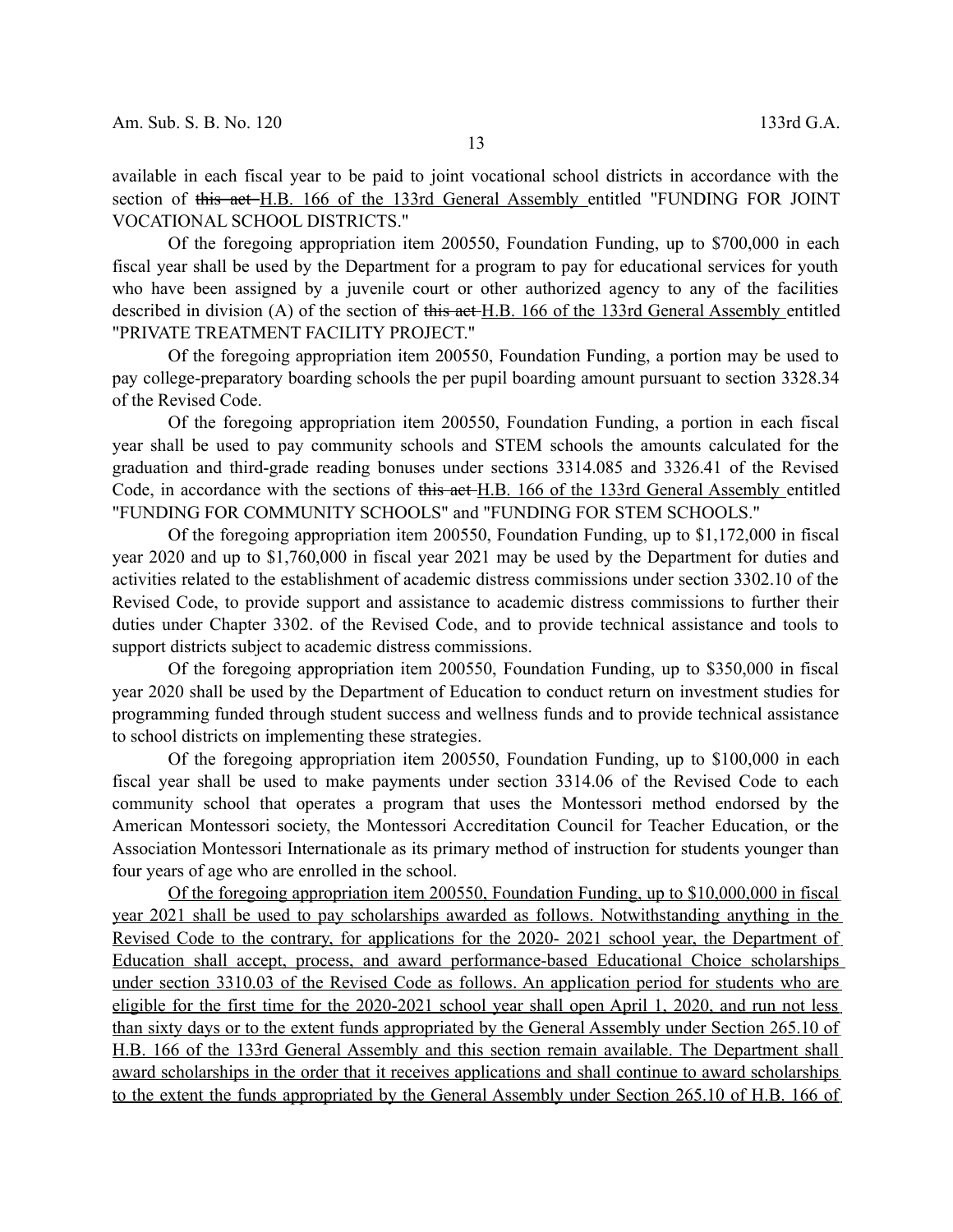the 133rd General Assembly and this section remain available. An application period for students who were eligible for scholarships for the 2019-2020 school year, regardless of whether the students received scholarships for that school year, and remain eligible for the 2020-2021 school year shall open April 1, 2020, and run not less than sixty days. These scholarships shall be funded and paid in accordance with section 3310.08 of the Revised Code.

The remainder of the foregoing appropriation item 200550, Foundation Funding, shall be used to fund the payments included in the state funding allocation under division  $(A)(1)$  of the section of this act H.B. 166 of the 133rd General Assembly entitled "FUNDING FOR CITY, LOCAL, AND EXEMPTED VILLAGE SCHOOL DISTRICTS."

Appropriation items 200502, Pupil Transportation, 200540, Special Education Enhancements, and 200550, Foundation Funding, other than specific set-asides, are collectively used in each fiscal year to pay state formula aid obligations for school districts, community schools, STEM schools, college preparatory boarding schools, and joint vocational school districts under this act. The first priority of these appropriation items, with the exception of specific set-asides, is to fund state formula aid obligations. It may be necessary to reallocate funds among these appropriation items or use excess funds from other general revenue fund appropriation items in the Department of Education's budget, including appropriation item 200903, Property Tax Reimbursement - Education, in each fiscal year in order to meet state formula aid obligations. If it is determined that it is necessary to transfer funds among these appropriation items or to transfer funds from other General Revenue Fund appropriations in the Department's budget to meet state formula aid obligations, the Superintendent of Public Instruction shall seek approval from the Director of Budget and Management to transfer funds as needed.

The Superintendent of Public Instruction shall make payments, transfers, and deductions, as authorized by Title XXXIII of the Revised Code in amounts substantially equal to those made in the prior year, or otherwise, at the discretion of the Superintendent, until at least the effective date of the amendments and enactments made to Title XXXIII by this act H.B. 166 of the 133rd General Assembly. Any funds paid to districts or schools under this section shall be credited toward the annual funds calculated for the district or school after the changes made to Title XXXIII in this act H.B. 166 of the 133rd General Assembly are effective. Upon the effective date of changes made to Title XXXIII in this act H.B. 166 of the 133rd General Assembly, funds shall be calculated as an annual amount.

SECTION 4. That existing Sections 265.10 and 265.210 of H.B. 166 of the 133rd General Assembly are hereby repealed.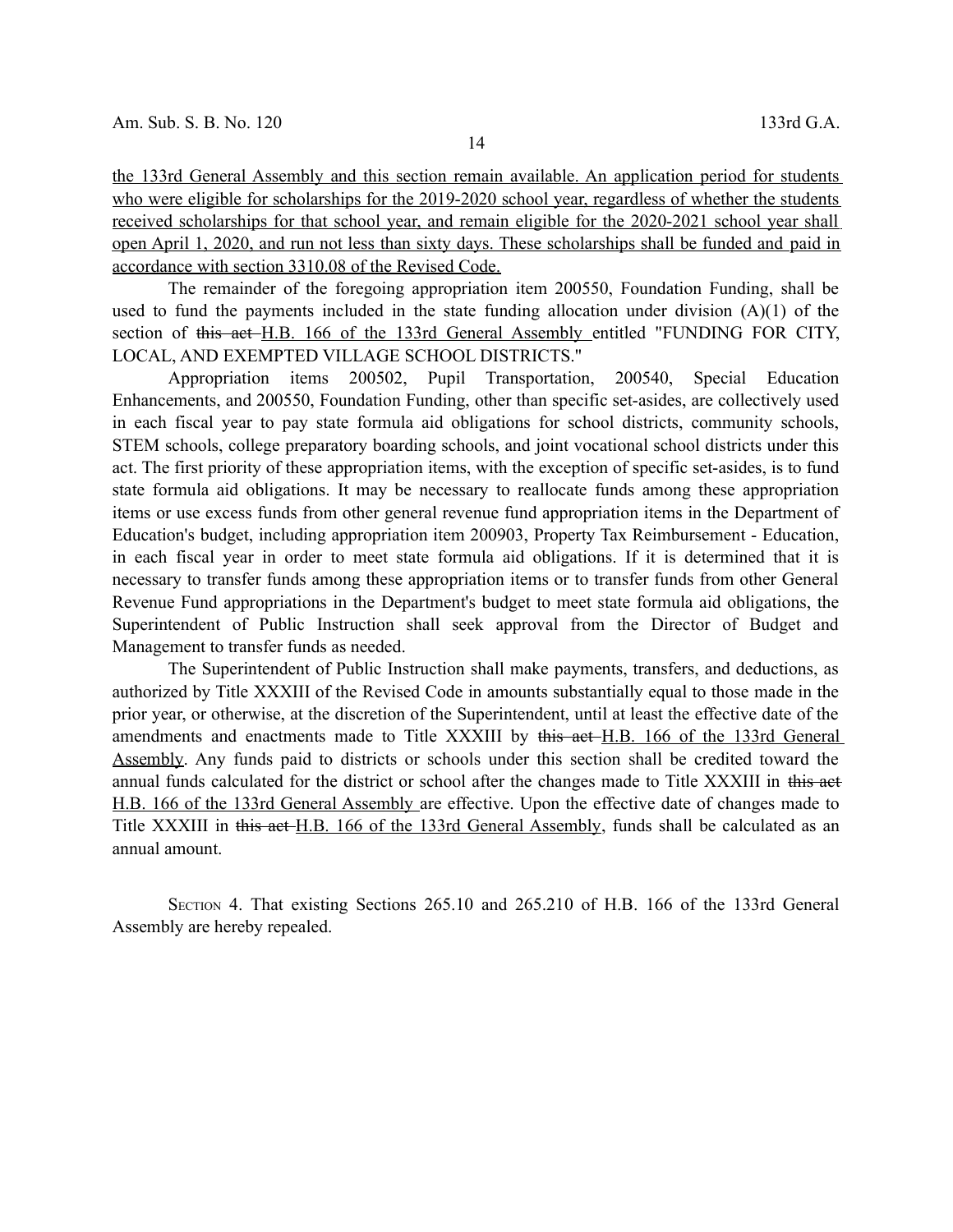Am. Sub. S. B. No. 120 133rd G.A.

*Speaker \_\_\_\_\_\_\_\_\_\_\_\_\_\_\_\_\_\_\_ of the House of Representatives.*

*President \_\_\_\_\_\_\_\_\_\_\_\_\_\_\_\_\_\_\_ of the Senate.*

Passed \_\_\_\_\_\_\_\_\_\_\_\_\_\_\_\_\_\_\_\_\_\_\_\_, 20\_\_\_\_

Approved \_\_\_\_\_\_\_\_\_\_\_\_\_\_\_\_\_\_\_\_\_\_\_\_, 20\_\_\_\_

*Governor.*